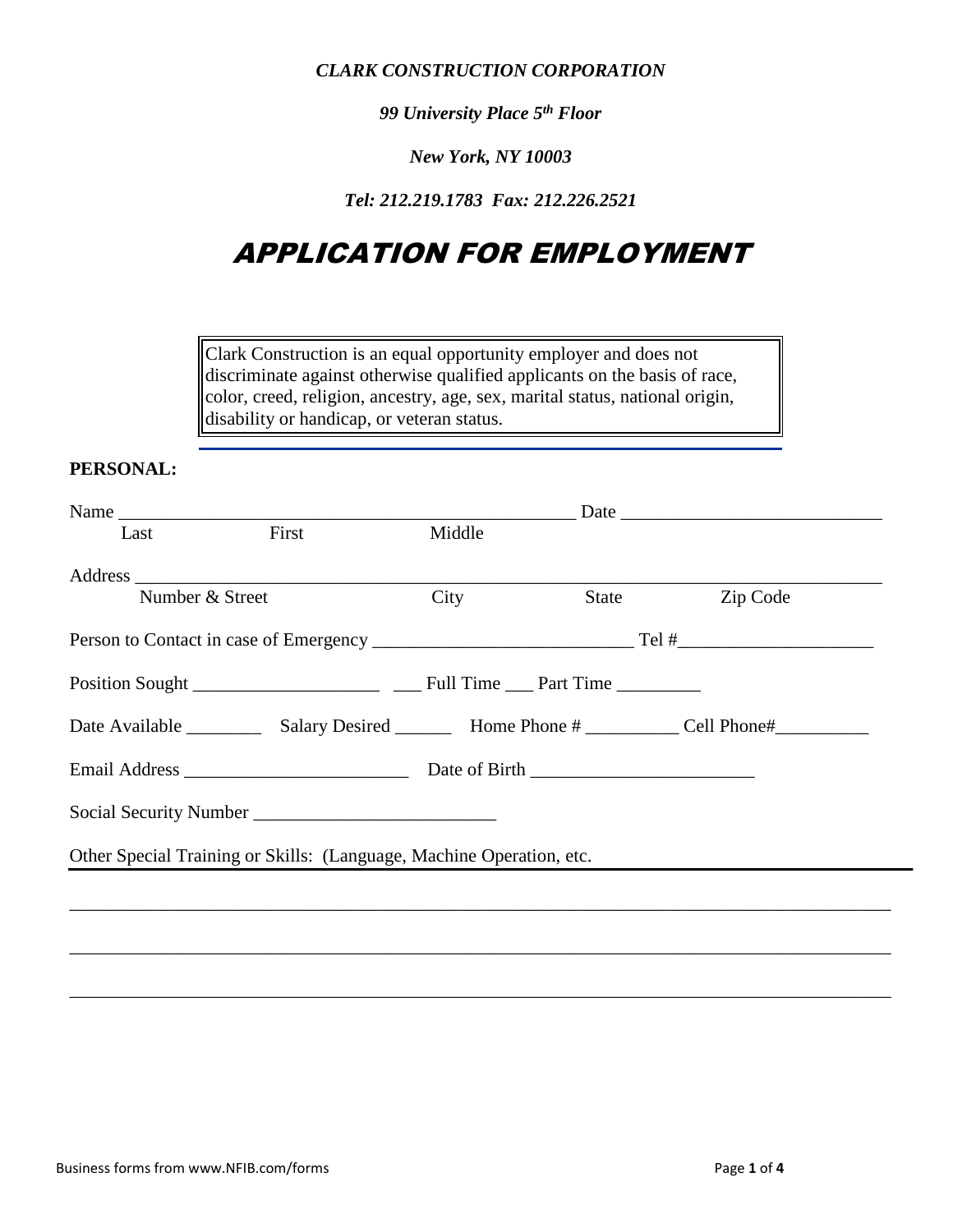Are you over 18 years old? \_\_ Yes \_\_ No

Are you legally eligible for employment in the United States? \_\_ Yes \_\_ No (If offered employment, you will be required to provide documentation to verify eligibility.)

## **This application for employment is good for 30 days only. Consideration for employment after 30 days requires a new application.**

## **RECORD OF CONVICTION:**

During the last ten years, have you ever been convicted of a crime other than minor traffic offense?  $Yes$  No

If yes, explain:  $\Box$ 

(A conviction will not necessarily automatically disqualify you for employment. Rather, such factors as age and date of conviction, seriousness and nature of the crime, and rehabilitation will be considered).

**EMPLOYMENT:** List last employer first, including U.S. Military Service.

| May we contact your present employer? _______ Yes _______ No |                                                                                                      |
|--------------------------------------------------------------|------------------------------------------------------------------------------------------------------|
|                                                              |                                                                                                      |
|                                                              |                                                                                                      |
|                                                              |                                                                                                      |
|                                                              | Mo/Yr Mo/Yr                                                                                          |
|                                                              | Salary ______________________Supervisor _______________________________Department __________________ |
|                                                              |                                                                                                      |
|                                                              |                                                                                                      |
|                                                              |                                                                                                      |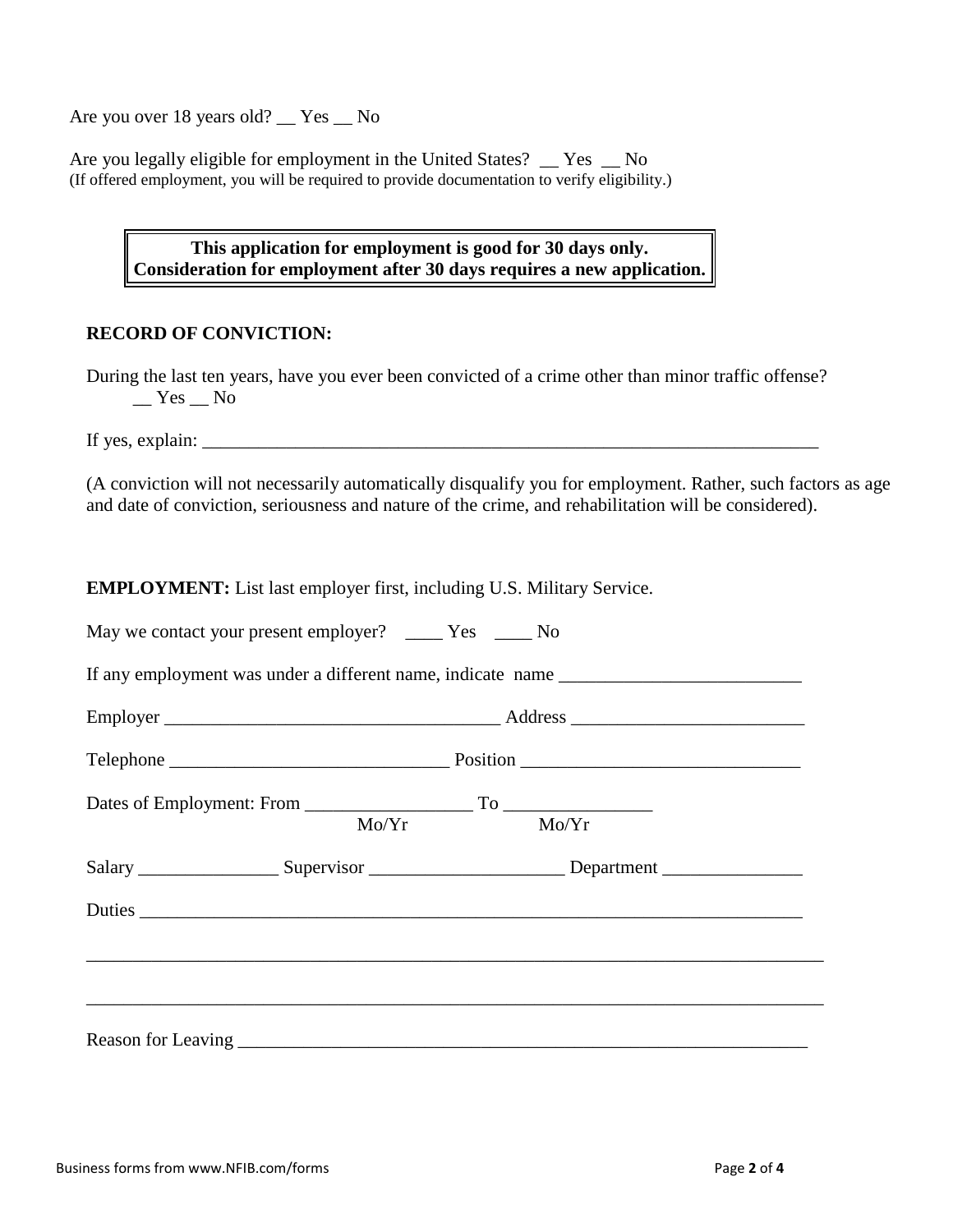|         | Mo/Yr.                                                              | $\overline{\text{Mo/Yr.}}$ |
|---------|---------------------------------------------------------------------|----------------------------|
|         |                                                                     |                            |
| Duties. |                                                                     |                            |
|         |                                                                     |                            |
|         |                                                                     |                            |
|         |                                                                     |                            |
|         |                                                                     |                            |
|         |                                                                     |                            |
|         |                                                                     |                            |
|         | Mo/Yr.                                                              | Mo/Yr.                     |
|         |                                                                     |                            |
| Duties  | <u> 1989 - Johann Barbara, martxa alemaniar amerikan basar da a</u> |                            |
|         |                                                                     |                            |
|         |                                                                     |                            |
|         |                                                                     |                            |
|         |                                                                     |                            |